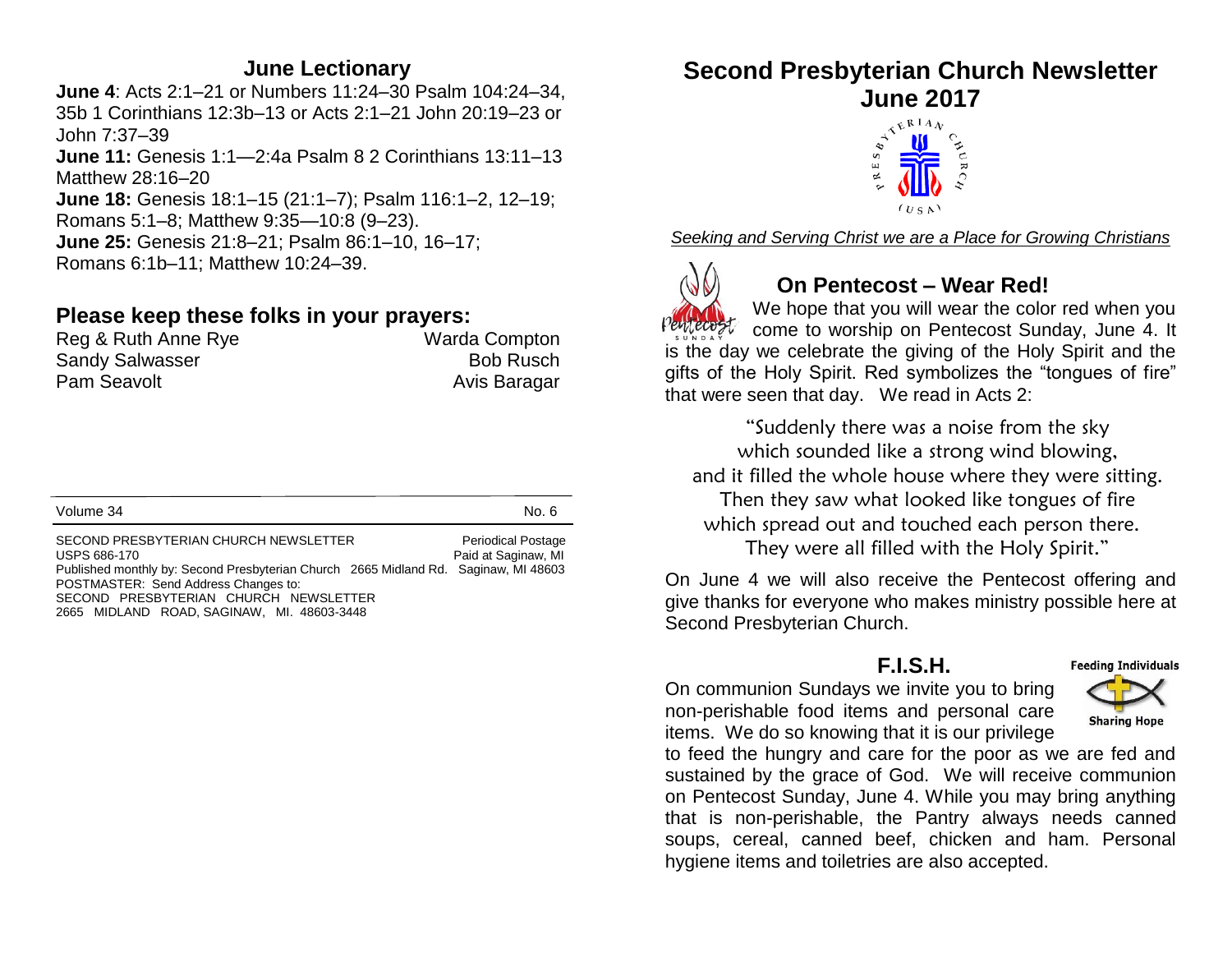

#### **Scrip for Father's Day & Graduation**

Graduation season is here and Father's Day is June 18. We'll place a SCRIP order on



Sunday, June 4 and it will be in by Wednesday, June 7. With a SCRIP gift card, Dad and Grad get exactly what they need! Think about ordering Lowe's, Home Depot, Cabela's or Dick's Sporting Goods gift cards for Dad. Amazon, Barnes & Noble, Speedway, Best Buy or office supply cards for the Grad. Stop into the office to order or purchase any of these that have on hand for everyday expenses:

| Applebee's \$25                 | Meijer \$25/\$50/\$100 |
|---------------------------------|------------------------|
| <b>Speedway \$25/\$100</b>      | <b>Kohl's \$100</b>    |
| <b>Walmart/Sam's \$25/\$100</b> | Taco Bell \$10         |
| Wendy's \$10                    | Tim Horton's \$10      |
| Target \$25                     |                        |

#### **Florence Gilmour Circle**



Florence Gilmour Circle will have an end of the year meeting on Tuesday, June 6, at 9:00am at Sullivan's Restaurant on Gratiot. Join us for a bite to eat and some great fellowship!



#### **Men's Fellowship Breakfast**

All men of the church are invited to come and join Study in on Saturday, June 3 for breakfast, study and fellowship. We meet at 8:00am. at the church.

We are studying the Book of the *Acts of the Apostles*. This month's study begins at Acts 5. Come and join us for breakfast, study and fellowship!

# **Odd Tuesday Bible Study**



We finished our study of Genesis last month, so let's finish this year's Odd Tuesday Bible Study by gathering together to watch *Joseph and the Amazing Technicolor Dreamcoat*. It's a wonderful musical depicting the Joseph stories at the end of Genesis. We'll meet on Tuesday, June 6 at 7:00 p.m.

# **Summer Signup Sheets**



Sign up in the gathering area to be a summer liturgist, greeter or usher. Please see where you can help out

on Sunday mornings during the summer.

# **Faithful Giving Over the Summer**

Even though you may be on vacation this summer. the church is still doing mission and ministry. Regular giving over the summer months tends to decrease, but your church is better able to operate with consistent giving by the congregation. You might consider doing what many have already done - set up automatic payments to SPC with your bank or financial institution. You can use Bill Pay or any auto pay system that your bank offers to submit your offerings to Second Presbyterian Church. Check with your bank for details on how to set up an automatic payments.



#### **Per Capita Apportionment**

We are still collecting the Per Capita for 2017. We've received 59% of our total to date. The 2017 per capita amount is \$26.17 per member (not per household) and if each member pays the per capita amount above their pledge or regular giving, then pressure on our budget is reduced. Please mark Per Capita on your check or envelope.



#### **Busy Hands and Hearts**

We are still making items for local shelters. Everyone is invited to help whether you sew or not. Workshop day is Monday, June 5, from 1:00pm to 3:00pm. Join us in the Youth room as we make useful items for the local community.

#### **♫ Thank You! Thank You! Thank You! ♫**

Huge thanks to all our fabulous musicians for your wonderful music! We are so blessed to have so many talented musicians. Thank you for our willingness to share your gifts and all the time you dedicate to our music program. You are awesome!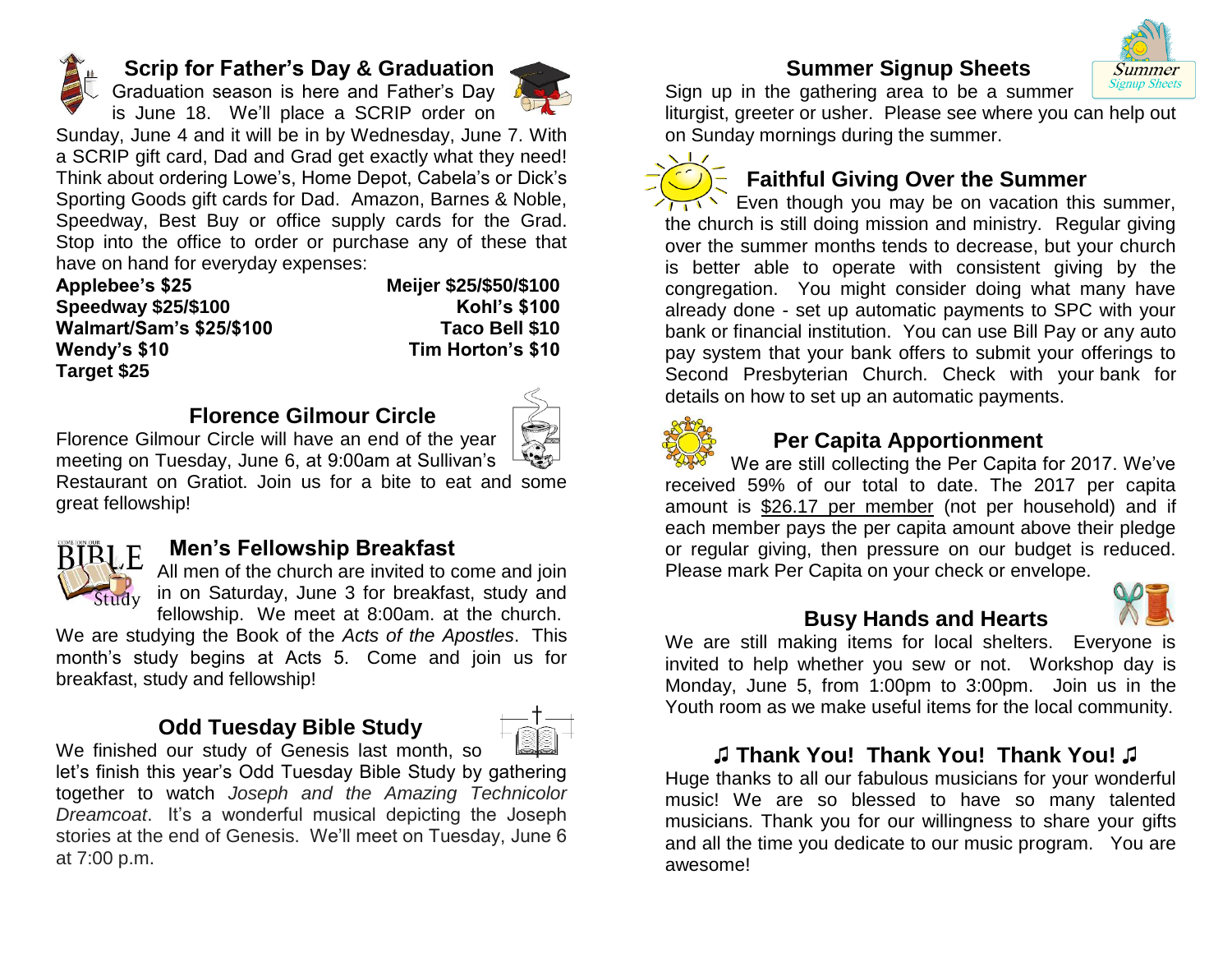# **Vacation Bible School Leader Orientation**



There is a VBS leader orientation on Thursday, June 1 at 6:30pm in the library. This meeting is for those who have signed up to be family leaders, marketplace leaders, games leaders, part of the

drama team, and all other helpers. Please come to see what adventures we have planned for VBS week and to receive your materials for the week!

# **Vacation Bible School**

"Rome" VBS will run June 19 – 23, from 9:00am to 11:45am each morning. Join us in the ancient city of Rome where you will



sneak to the caves where the Underground Church meets, visit the Apostle Paul (who's under house arrest), create cool Bible time projects, experience thrilling real life dramas, play high energy games, sample tasty snacks, and hear unforgettable music. Plus, you'll meet lots of new friends! These experiences make God's word come alive with new meaning for all who participate.

Registration forms and adult volunteer sign-up sheets are available in the Sunday school hallway or you can call the church to let us know your child is coming. Registration is open to children ages 4 year old  $-6<sup>th</sup>$  grade, \$5 per child or \$10 per family. VBS scholarships are also available.

Right now we are in need of Roman family leaders, drama team players, and many assistants! Come join us!

There is a supply "Roman Column" in the Sunday school hallway with items that we need or would like to borrow.

**Items we'd like to borrow for VBS:** Oriental rugs, Roman statues, columns & fountains, wooden mallets, 3 or 4 weighted rubber workout balls, 1 plastic wading pool, artificial vines with berries or flowers, 6 canopy tents for our marketplace, any Roman looking pots and décor.





# **Youth Car Wash**

Make sure your car is extra dirty/dusty on Sunday, June 4! Leave your keys with the youth before worship and your car will be sparkly clean when you come out!

# **Youth Events**

**Sunday, June 4** – Car wash! Meet us in the parking lot at 9:00am to get started and be sure to wear your orange PYG shirt if you have one. Bring buckets, sponges and towels!

# **REACH Information**

**Sunday, June 11 -** Workcamp Commissioning, please join us

for worship this day so the congregation can Commission us to attend our Mission Trip. **Wednesday, June 21 at 6pm** - Dinner at the Sova house. Please plan on joining us for dinner and a trip to Sam's Club!

**Saturday, June 24** - packing the van at 2:00pm in the church parking lot.





# **Scholarships**

Congratulations to our 2017 scholarship recipients! The Mary Ann Rigterink Geiersbach Scholarship has been awarded to Chad Sensabaugh, Jessica Smith and Amanda Crofoot. Chad has been attending Delta College and is working towards an associate's degree in applied science. Jessica has been accepted at Delta College to pursue a nursing degree. Amanda has been accepted at Delta College to pursue a degree in communications, film, and theater production.

The Muriel Lakey Scholarship has been awarded to David Baldwin. David will be attending Delta College in the fall to pursue a fire science degree.

These young people will be receiving their scholarships on Sunday, June 4, 2017. We are confident that they will continue to use the gifts that God has given them as they pursue their continued education.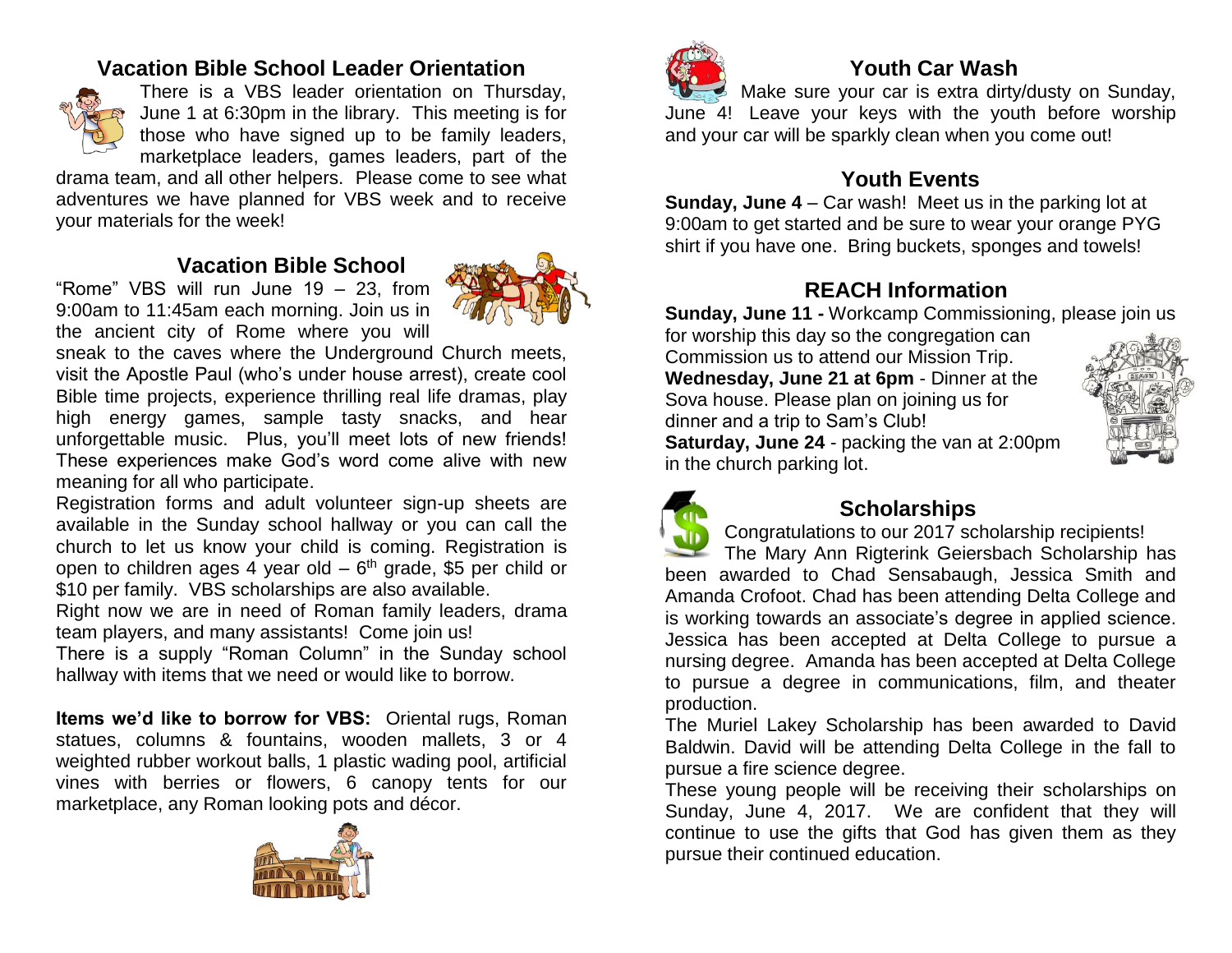# Mission Highlights

#### **"Go also the second mile" Matthew 5:41**

Second Mile Giving is an opportunity to contribute to a mission of the church in a specific way. During June and July we are highlighting **World Mission's audio Bibles called The Treasure**.

**World Mission** is a non-profit Christian organization founded

in 1994 to support projects that take the gospel into third-world countries. The Treasure is what they call their audio Bible. The unit has a solar panel with rechargeable batteries and it is portable, lightweight and distributed globally to unreached people. It is



practical for any country and any climate. It brings the gospel to life for millions of unreached illiterate and oral learners and many are hearing the gospel for the very first time. Last year our congregation collected enough to send 17 of these audio Bibles in the Hausa language to our Mission partners in Niger, Michael & Rachael Ludwig.

Change Your World coin boxes will be on the table in the main hallway starting June 4, and should be returned to church by July 30. Please sign up to take one and you will have two months to fill it with change. Each filled Change Your World box typically buys one Treasure audio Bible and is then given to the poorest of the poor who are typically oral learners. Together we can take the gospel where it has never gone before!

Our church has also pledged \$300 towards a World Mission member's cross country bicycle trip raising money for these audio Bibles.

#### **Forgotten Man Ministries**



In May we purchased 100 large print *Free on the Inside* Prison Bibles for the Saginaw County Jail. In addition we sent approximately 600 books to the jail for their reading program. Part of these were donated by the Butman Fish and Zauel libraries as leftovers from their yearly book sales. Thank you to everyone who donated for this mission project!